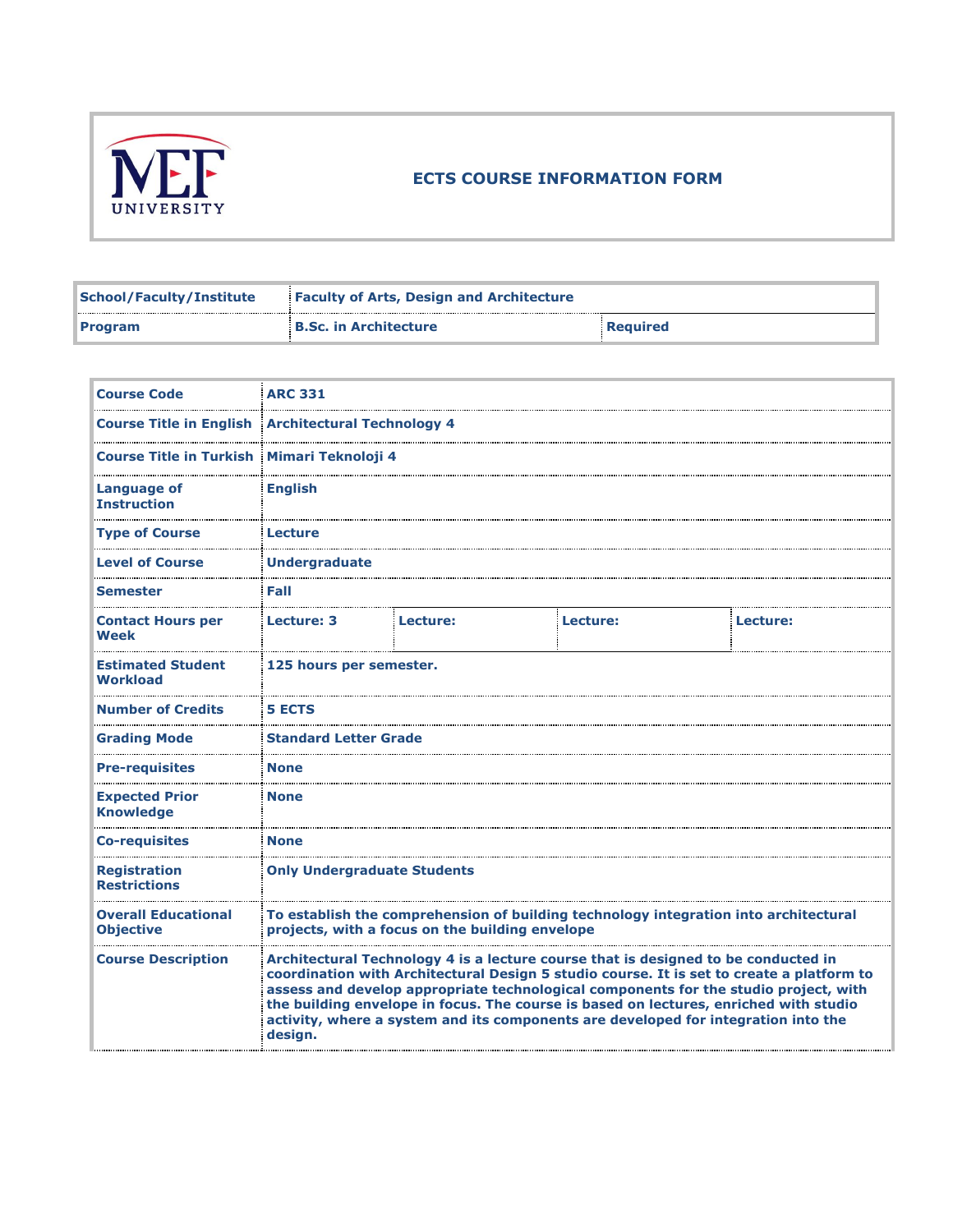| <b>Course Description in</b><br><b>Turkish</b>                      | Mimari Teknoloji 4 dersi, Mimari Tasarım 5 stüdyosu ile koordinasyon içinde yürütülen<br>bir uygulamalı derstir. Ders mimari teknoloji bileşenlerinin, başta yapı kabuğu sistemi<br>olmak üzere mimari bütün içindeki anlamı, işlevi ve teknolojisini mercek altına alan<br>anlatımlara ve paylaşımlara ortam sağlar.<br>Teorik anlatım oturumlarına eklenen uygulama saatlerinde katılımcılar stüdyo<br>projelerinin yapı kabuğu odaklı teknoloji bilesenleri ile ilgili çalışma yaparlar. |
|---------------------------------------------------------------------|---------------------------------------------------------------------------------------------------------------------------------------------------------------------------------------------------------------------------------------------------------------------------------------------------------------------------------------------------------------------------------------------------------------------------------------------------------------------------------------------|
| <b>Course Learning</b><br><b>Outcomes and</b><br><b>Competences</b> | Upon successful completion of the course, the learner is expected to be able to:<br>1. comprehend the conception and design of building envelope systems;<br>2. devise one's experience on the design and integration of structural systems;<br>3. reflect competency on the design and integration environmental control<br>systems in architecture.                                                                                                                                       |
|                                                                     | <b>Relation to Program Outcomes and Competences: N=None</b><br><b>H=Highly Related</b><br>S=Supportive                                                                                                                                                                                                                                                                                                                                                                                      |

| <b>Program Outcomes and Competences</b>                                                                                                                                                                                                                                           | <b>Level</b> | <b>Assessed by</b> |
|-----------------------------------------------------------------------------------------------------------------------------------------------------------------------------------------------------------------------------------------------------------------------------------|--------------|--------------------|
|                                                                                                                                                                                                                                                                                   | N/S/H        | HW, Assignments    |
| 1. Ability to read, write and speak effectively in Turkish and English, equivalent<br>to a B2 European Language Passport Level in English.                                                                                                                                        | N            |                    |
| 2. Ability to question and interpret ideas considering diverse points of view;<br>gather and use data, develop concepts related to people, places and the<br>environment, and make individual decisions.                                                                          | н.           | Assignment         |
| 3. Ability to use appropriate graphical methods including freehand and digital<br>drawing techniques, (ECDL advanced) in order to develop ideas in addition to<br>communicate the process of design.                                                                              | s            |                    |
| 4. Ability to use fundamental principles of architectural design considering the<br>place, climate, people, society as factors, and simultaneously express present<br>principles in relevant precedents.                                                                          | н            | Assignment         |
| 5. Understanding of architectural principles belonging to global and local<br>cultures shaped by the climatic, technological, socioeconomic, cultural factors,<br>in addition to principles of historic preservation while developing architectural<br>and urban design projects. | S            |                    |
| 6. Understanding the theories and methods used to describe the relationship<br>between human behavior and physical environment; and concurrently<br>understanding different needs, values, behavioral norms, social and spatial<br>patterns of different cultures.                | S            |                    |
| 7. Ability to apply various stages of design processes considering the client and<br>user needs, which include space and equipment requirements besides site<br>conditions and relevant laws and standards.                                                                       | S            |                    |
| 8. Understanding the role of applied research in determining function, form and<br>systems and their impact on human conditions and behavior.                                                                                                                                     | s            | Assignment         |
| 9. Understanding of the basic principles of static and dynamic structural<br>behavior that withstand gravity and lateral forces, in addition to the evolution<br>and applications of structural systems.                                                                          | н            | Assignment         |
| 10. Ability to apply the principles of sustainability in architectural and urban<br>design projects that aim to preserve the natural and historic resources and<br>provide healthful environments.                                                                                | н            | Assignment         |
| 11. Ability to apply the fundamental principles of building and safety systems<br>such as mechanical, electrical, fire prevention, vertical circulation additionally to<br>principles of accessibility into the design of buildings.                                              | S            |                    |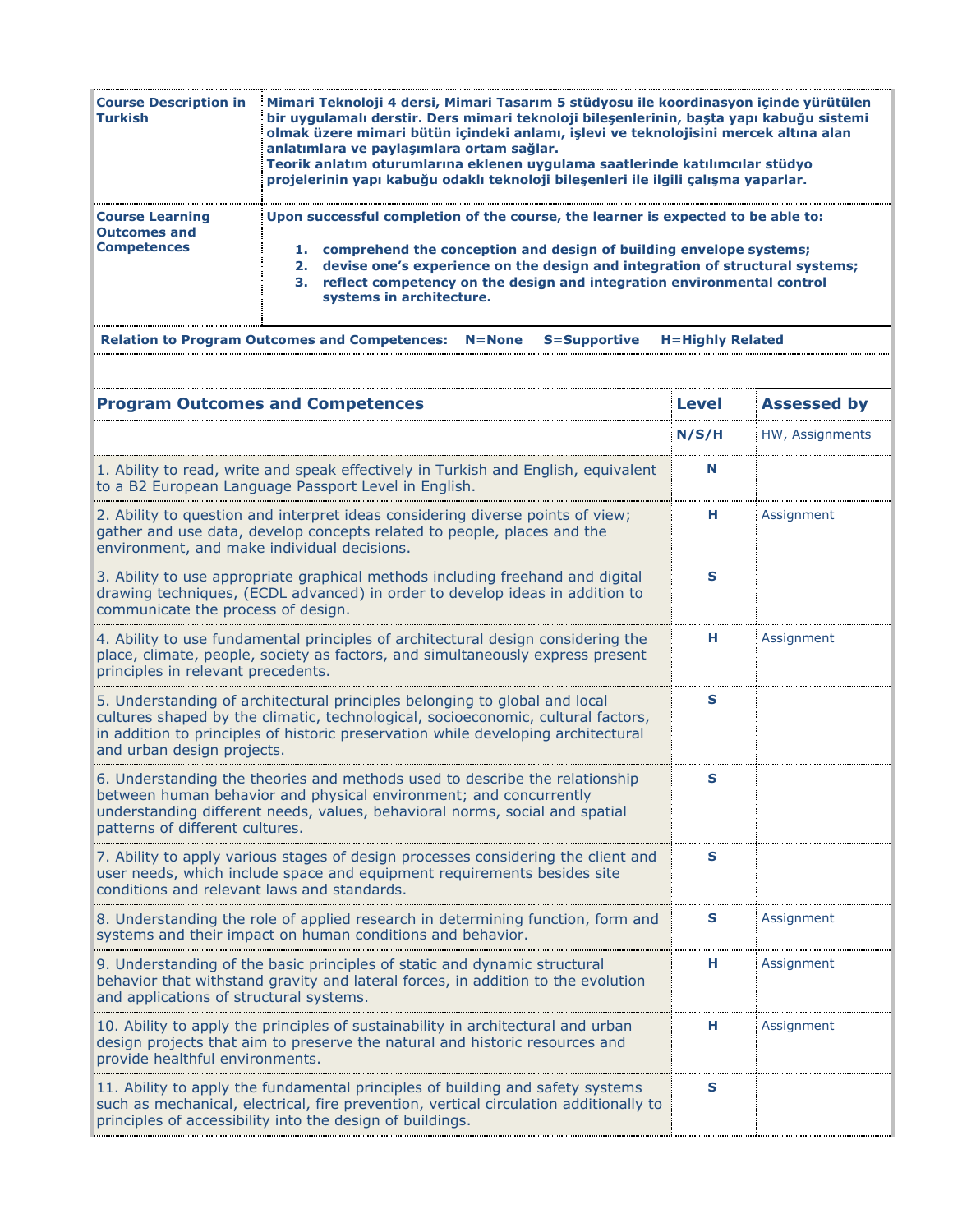|                                                      |                  | 12. Understanding the basic principles in the selection of materials, products,<br>components and assemblies, based on their characteristics together with their<br>performance, including their environmental impact and reuse possibilities.       | н. | Assignment |  |
|------------------------------------------------------|------------------|------------------------------------------------------------------------------------------------------------------------------------------------------------------------------------------------------------------------------------------------------|----|------------|--|
| systems, life safety and sustainability principles.  |                  | 13. Ability to produce a comprehensive architectural project from the schematic<br>design phase to design development phase, while integrating structural                                                                                            | S  |            |  |
| the use of appropriate performance assessment tools. |                  | 14. Understanding the principles of environmental systems such as energy<br>preservation, active and passive heating and cooling systems, air quality, solar<br>orientation, day lighting and artificial illumination, and acoustics; in addition to | н  | Assignment |  |
| implementation of design building envelope systems.  |                  | 15. Ability to choose appropriate materials, products and components in the                                                                                                                                                                          | н. | Assignment |  |
| others as a member of the design team.               |                  | 16. Ability to understand the principles and concepts of different fields in<br>multidisciplinary design processes and the ability to work in collaboration with                                                                                     | s  |            |  |
| issues of the society.                               |                  | 17. Understanding the responsibility of the architect to organize and lead design<br>and construction processes considering the environmental, social and aesthetic                                                                                  | S  |            |  |
|                                                      |                  | 18. Understanding the legal responsibilities of the architect effecting the design<br>and construction of a building such as public health and safety; accessibility,<br>preservation, building codes and regulations as well as user rights.        | S  |            |  |
| that contribute to the well-being of the society.    |                  | 19. Ability to understand the ethical issues involved in the design and<br>construction of buildings and provide services for the benefit of the society. In<br>addition to the ability to act with social responsibility in global and local scales | s  |            |  |
| risk management, mediation and arbitration.          |                  | 20. Understanding the methods for competing for commissions, selecting<br>consultants and assembling teams, recommending project delivery methods,<br>which involve financial management and business planning, time management,                     | s  |            |  |
|                                                      |                  |                                                                                                                                                                                                                                                      |    |            |  |
| Prepared by and Date Irem Korkmaz 09.03.2020         |                  |                                                                                                                                                                                                                                                      |    |            |  |
| Semester                                             | Faii 2019 - 2020 |                                                                                                                                                                                                                                                      |    |            |  |
|                                                      |                  |                                                                                                                                                                                                                                                      |    |            |  |
| <b>Name of Instructor</b>                            |                  | Assist. Prof. Dr. Kürşad ÖZDEMİR                                                                                                                                                                                                                     |    |            |  |
| <b>Course Contents</b>                               | Week             | <b>Topic</b>                                                                                                                                                                                                                                         |    |            |  |
|                                                      | 1.               | <b>INTRODUCTION TO COURSE (INITIAL EXERCISE)</b>                                                                                                                                                                                                     |    |            |  |
|                                                      | 2.               | <b>BUILDING ENVELOPE (BE) - ARCHITECTURE (CONCEPT, FORMS,</b><br><b>ENVIRONMENT)</b>                                                                                                                                                                 |    |            |  |
|                                                      | з.               | <b>BE - MATERIALS (INDUSTRIAL)</b>                                                                                                                                                                                                                   |    |            |  |
|                                                      | 4.               | <b>BE - MATERIALS (TRADITIONAL)</b>                                                                                                                                                                                                                  |    |            |  |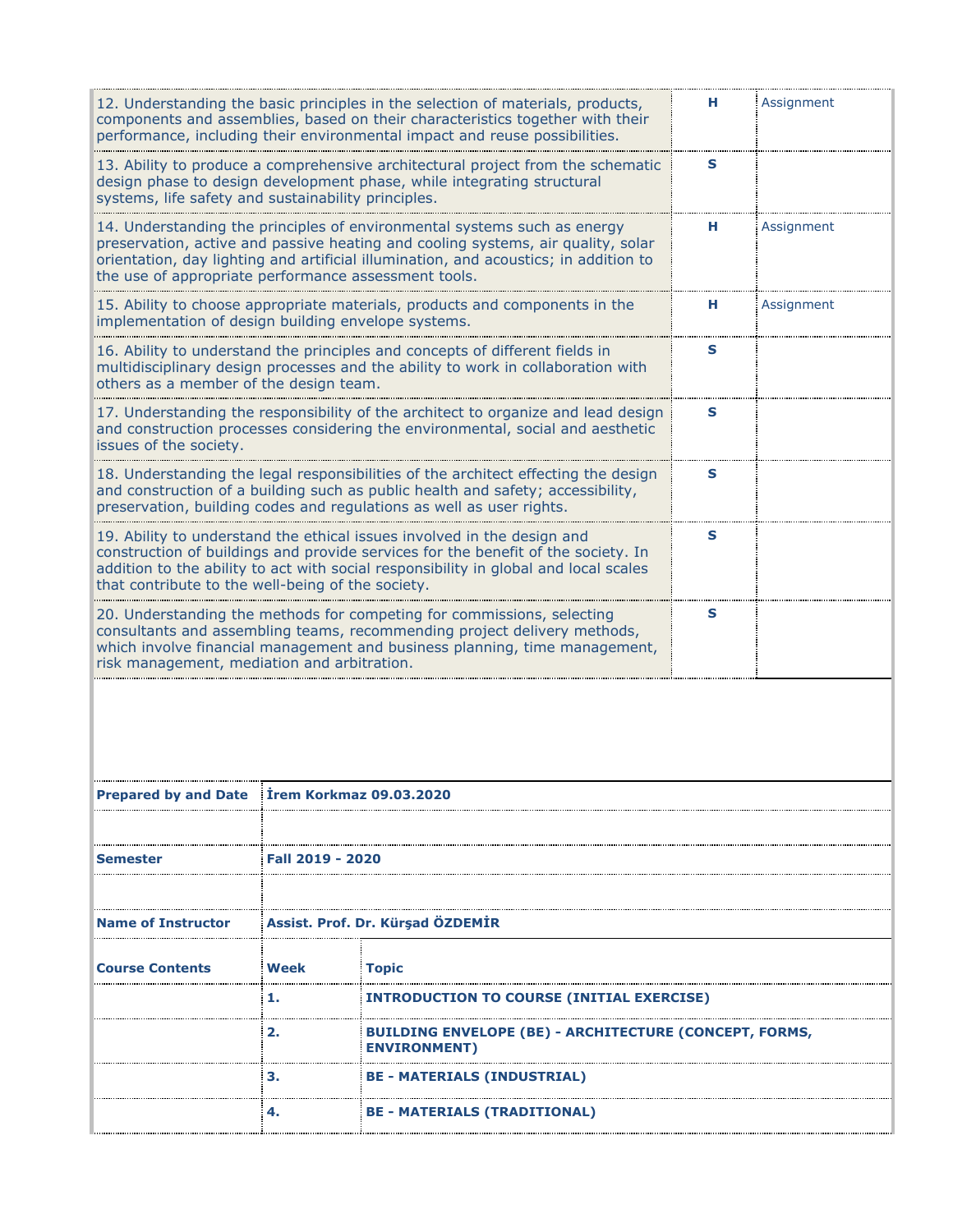|                                                    | 5.                  | <b>BE - PRESENTATIONS</b>                                                                                                                                                                                                                                                                                                                                                                                                                                                                                                                                                                |
|----------------------------------------------------|---------------------|------------------------------------------------------------------------------------------------------------------------------------------------------------------------------------------------------------------------------------------------------------------------------------------------------------------------------------------------------------------------------------------------------------------------------------------------------------------------------------------------------------------------------------------------------------------------------------------|
|                                                    | 6.                  | <b>BE-LAYERS</b>                                                                                                                                                                                                                                                                                                                                                                                                                                                                                                                                                                         |
|                                                    | 7.                  | <b>BE - LAYERS</b>                                                                                                                                                                                                                                                                                                                                                                                                                                                                                                                                                                       |
|                                                    | 8.                  | BE - ENERGY (ENVIRONMENTAL CONTROL & ENERGY GAIN SYSTEMS,<br><b>PERFORMANCE)</b>                                                                                                                                                                                                                                                                                                                                                                                                                                                                                                         |
|                                                    | 9.                  | BE - ENERGY (ENVIRONMENTAL CONTROL & ENERGY GAIN SYSTEMS,<br><b>PERFORMANCE)</b>                                                                                                                                                                                                                                                                                                                                                                                                                                                                                                         |
|                                                    | 10.                 | <b>CASE STUDIES - DISCUSSION - STUDIO MASTERS' VISIT</b>                                                                                                                                                                                                                                                                                                                                                                                                                                                                                                                                 |
|                                                    | 11.                 | <b>CASE STUDIES - DISCUSSION - STUDIO MASTERS' VISIT</b>                                                                                                                                                                                                                                                                                                                                                                                                                                                                                                                                 |
|                                                    | 12.                 | CASE STUDIES - DISCUSSION - STUDIO MASTERS' VISIT                                                                                                                                                                                                                                                                                                                                                                                                                                                                                                                                        |
|                                                    | 13.                 | <b>MATERIALS - DETAIL - ELEMENTS (STUDIO REVIEWS)</b>                                                                                                                                                                                                                                                                                                                                                                                                                                                                                                                                    |
|                                                    | 14.                 | <b>MATERIALS - DETAIL - ELEMENTS (STUDIO REVIEWS)</b>                                                                                                                                                                                                                                                                                                                                                                                                                                                                                                                                    |
|                                                    | 15.                 | <b>Final Assessment Period</b>                                                                                                                                                                                                                                                                                                                                                                                                                                                                                                                                                           |
|                                                    | 16.                 | <b>Final Assessment Period</b>                                                                                                                                                                                                                                                                                                                                                                                                                                                                                                                                                           |
| <b>Required/Recommend</b><br>ed<br><b>Readings</b> | <b>King, London</b> | • Silver, McLean, Whitsett (2013) Introduction to Architectural Technology, Laurence<br>• Allen, Zalewski(2010) Form and Forces, Wiley, NJ<br>• Meistermann A (2010) Taşıyıcı Sistemler, YEM Yayın, İstanbul<br>• Hegger, M., Drexler, H. And Zeumer, M. (2007) Basics Materials (Basics Series),<br>Birkhäuser GmbH. • Lewis, P., Tsurumaki, M. and Lewis, D.J. (2016) Manual of Section.<br><b>Princeton University Press.</b>                                                                                                                                                         |
| <b>Teaching Methods</b>                            |                     | Architectural Technology 4 is conducted in coordination with Architectural Design 5<br>course, set to form a body of technology-design integration. The teaching method is<br>based on knowledge transfer - discussion-development sequence, facilitated by active<br>learning approach of flipped classroom. The assessment of technological components in<br>Arc. Technology course provides practical feed-backs for integration into the design<br>work. Taking initiatives and responsibility in the design development enables the<br>participant to take part in active learning. |
| <b>Homework and</b><br><b>Projects</b>             |                     | 1 final, 1 mid-term, 3 Sketchbook Assignments                                                                                                                                                                                                                                                                                                                                                                                                                                                                                                                                            |
| <b>Laboratory Work</b>                             |                     |                                                                                                                                                                                                                                                                                                                                                                                                                                                                                                                                                                                          |
| <b>Computer Use</b>                                | Yes                 |                                                                                                                                                                                                                                                                                                                                                                                                                                                                                                                                                                                          |
| Other Activities                                   |                     |                                                                                                                                                                                                                                                                                                                                                                                                                                                                                                                                                                                          |
| Assessment Methods                                 | з.                  | 1. Performance in Course, (Consistency, Quality of Work, Initiative) 30 Points<br>2. Sketchbook Assignments (3) 40 Points<br><b>Final Assignment 30 Points (stands for final examination)</b>                                                                                                                                                                                                                                                                                                                                                                                            |
| <b>Course Administration</b>                       |                     | Office: Kürşad ÖZDEMİR: Block A, 506<br>Email: ozdemirku@mef.edu.tr<br>Student participation will be essential for this course.<br>80% attendance is compulsory for a successful outcome. Academic Dishonesty and                                                                                                                                                                                                                                                                                                                                                                        |
|                                                    |                     | Plagiarism: YÖK Disciplinary Regulation.                                                                                                                                                                                                                                                                                                                                                                                                                                                                                                                                                 |